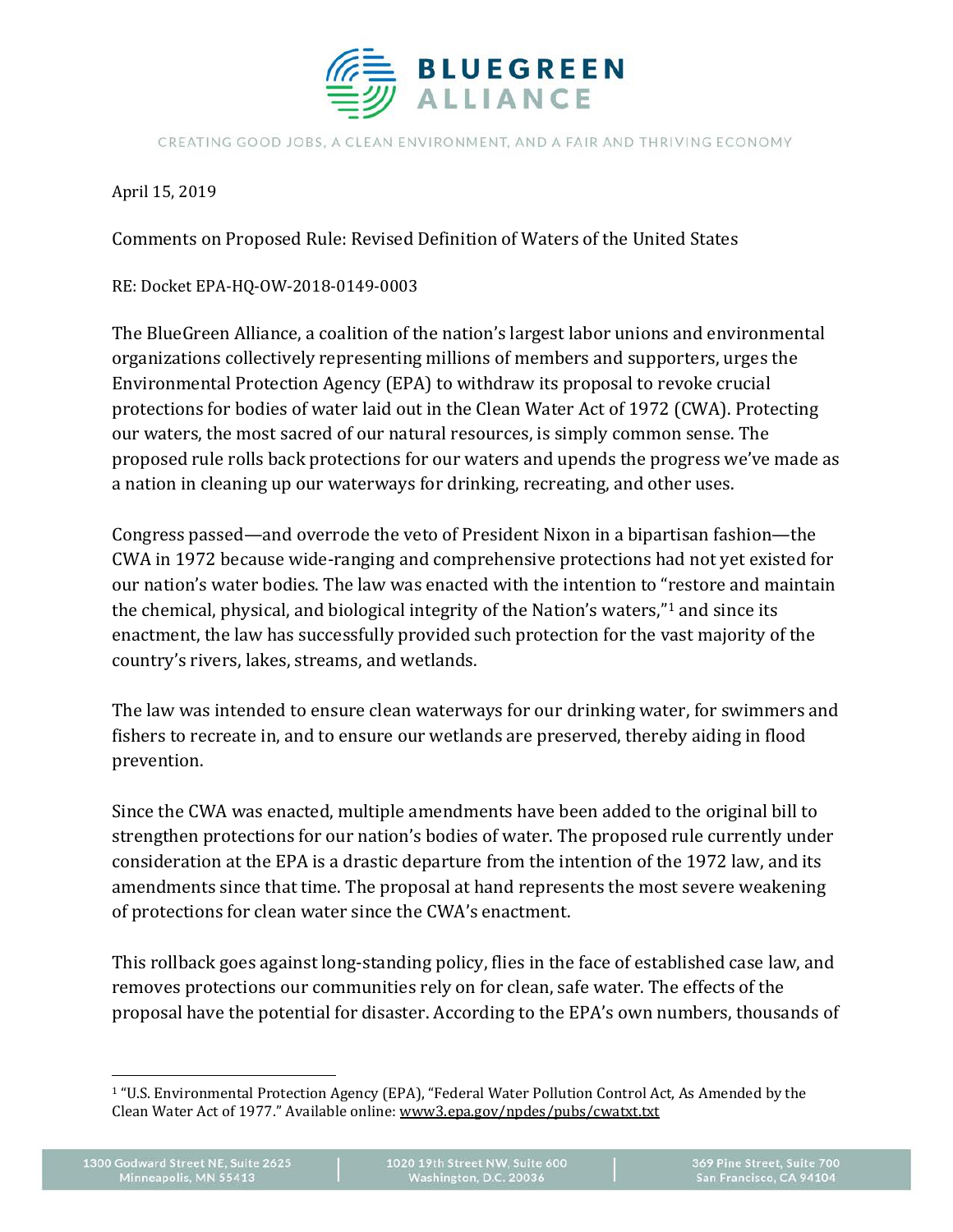miles of streams—at least 18 percent—and an estimated half of the nation's wetlands, as well as other critical bodies of water, would likely lose protection under the CWA.[2](#page-1-0)

Our nation's waters are better off today than they were before the CWA was passed. The EPA found that water bodies once too polluted for basic use are now up to CWA standards.<sup>[3](#page-1-1)</sup> And many of our country's most treasured waterways have greatly improved. These improvements have been achieved because the CWA has set out clear laws governing pollution levels and other protections for waterways, and because enforcement of the law has been robust.

As it is, too many cities across America are struggling to provide clean, safe water to their residents. The federal government should lead the way to make sure that having clean, safe water is not a luxury for American families.

# **The Clean Water Rule is Needed**

Following Supreme Court rulings in 2001 (SWANCC) and 2006 (Rapanos), CWA protections were called into question for an estimated 20 million acres of wetlands and about two million miles of streams.<sup>[4](#page-1-2)</sup> These wetlands and waterways feed a larger system of waters, upon which communities depend for health and economic productivity. That is why the BlueGreen Alliance supported the Obama administration's EPA's clarification in its promulgation of the Clean Water Rule: Definition of "Waters of the United States" (80 FR 37054), which remedied this confusion and protected drinking water for 117 million Americans.[5](#page-1-3)

The Clean Water Rule (CWR) covers wetlands with no surface connection to rivers, streams, and tributaries that flow only after it rains or during certain seasons, and intermittent ponds. This expansion of water bodies represented a roughly 3 percent increase in the water protected by the CWA.[6](#page-1-4)

<span id="page-1-0"></span> $\ddot{\phantom{a}}$ <sup>2</sup> Science, "EPA Claims 'No Data' on Impact of Weakening Water Rule. But the Numbers Exist." December 11, ,2018. Available online: [www.sciencemag.org/news/2018/12/epa-claims-no-data-impact-weakening-water](http://www.sciencemag.org/news/2018/12/epa-claims-no-data-impact-weakening-water-rule-numbers-exist)[rule-numbers-exist](http://www.sciencemag.org/news/2018/12/epa-claims-no-data-impact-weakening-water-rule-numbers-exist)

<span id="page-1-1"></span><sup>3</sup> U.S. EPA, *Water Quality Assessment and TMDL Information*. Available online: [http://ofmpub.epa.gov/waters10/attains\\_index.home](http://ofmpub.epa.gov/waters10/attains_index.home)

<span id="page-1-2"></span><sup>4</sup> E&E News, "CLEAN WATER RULE: Will Scalia's Dictionary Haunt Trump's WOTUS Overhaul?" May 15, 2017. Available online[: www.eenews.net/stories/1060054554](http://www.eenews.net/stories/1060054554)

<span id="page-1-3"></span><sup>5</sup> Federal Register, "Clean Water Rule: Definition of 'Waters of the United States." June 29, 2015.. Available online[: https://www.federalregister.gov/documents/2015/06/29/2015-13435/clean-water-rule-definition](https://www.federalregister.gov/documents/2015/06/29/2015-13435/clean-water-rule-definition-of-waters-of-the-united-states)[of-waters-of-the-united-states](https://www.federalregister.gov/documents/2015/06/29/2015-13435/clean-water-rule-definition-of-waters-of-the-united-states)

<span id="page-1-4"></span><sup>6</sup> U.S. EPA, *Clean Water Rule Comment Compendium, Topic 10: Legal Analysis*. Available online: [https://www.epa.gov/sites/production/files/2015-06/documents/cwr\\_response\\_to\\_comments\\_10\\_legal.pdf](https://www.epa.gov/sites/production/files/2015-06/documents/cwr_response_to_comments_10_legal.pdf)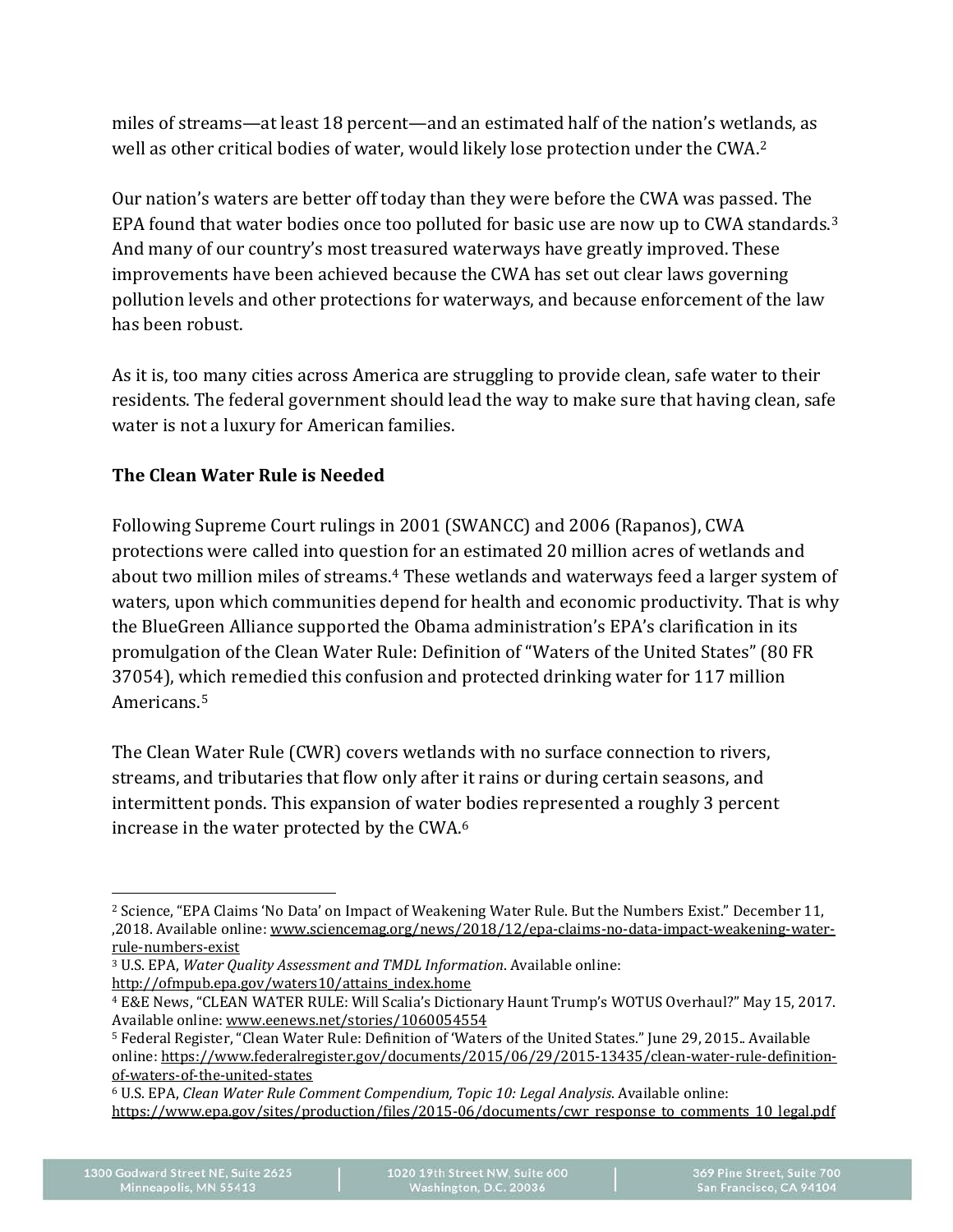## **The Clean Water Rule is Essential for Recreation and Enjoyment of the Environment**

Clean water is critical for allowing individuals to enjoy the benefits of our natural resources. Without clean water, individuals are unable to take part in the pastimes we often take for granted—including swimming, fishing, and taking in scenic views. The regulations under the CWA, and the enforcement thereof, allow for a robust recreational sector of our economy, and for the continued enjoyment and conservation of our environment.

Failing to keep water adequately healthy can have major impacts on our enjoyment of our water bodies. For example, harmful algae blooms negatively affect human and marine life if not kept in check. When algae populations explode to unusually high numbers they can create harmful algae blooms (HABs), which can block sunlight that is vital for underwater bay grasses, impede filter-feeders from obtaining food, produce smelly surface scum, and consume dissolved oxygen when the algae die and decompose. In addition, certain algae can also produce harmful chemicals that are toxic to humans, wildlife, and aquatic life.[7](#page-2-0)

HABs and other pollution of our water systems infringe on the ability of citizens to fully take advantage of their local waterways. Individuals expect their government to provide a reasonably safe and healthy resource from which to fish and in which to swim. Rolling back the standards set forward in the CWA would allow pollution from smaller water bodies to travel downstream to larger ones such as lakes and rivers. This is especially concerning because on the surface, individuals might think these larger bodies are protected from pollution. But because all water is connected, pollution in smaller, unprotected waterways is liable to move to protected water.

#### **Clean Water Builds Strong Local Economies**

Hand in hand with recreational opportunities, clean waterways provide economic livelihoods for individuals employed in water-related jobs, such as caretaking, environmental conservation officers, fisheries management specialists, and commercial fishermen.

In addition to recreation-related employment, clean waters are a powerful economic engine supporting millions of jobs across manufacturing and transportation sectors. Protected watersheds that provide clean drinking water and support abundant fish and wildlife are critical to the health of communities and local economies.

<span id="page-2-0"></span> $\ddot{\phantom{a}}$ <sup>7</sup> Chesapeake Bay Program, "The ABCs of HABs: How Harmful Algal Blooms Impact the Bay." Available online: [https://www.chesapeakebay.net/news/blog/the\\_abcs\\_of\\_habs\\_how\\_harmful\\_algal\\_blooms\\_impact\\_the\\_bay](https://www.chesapeakebay.net/news/blog/the_abcs_of_habs_how_harmful_algal_blooms_impact_the_bay)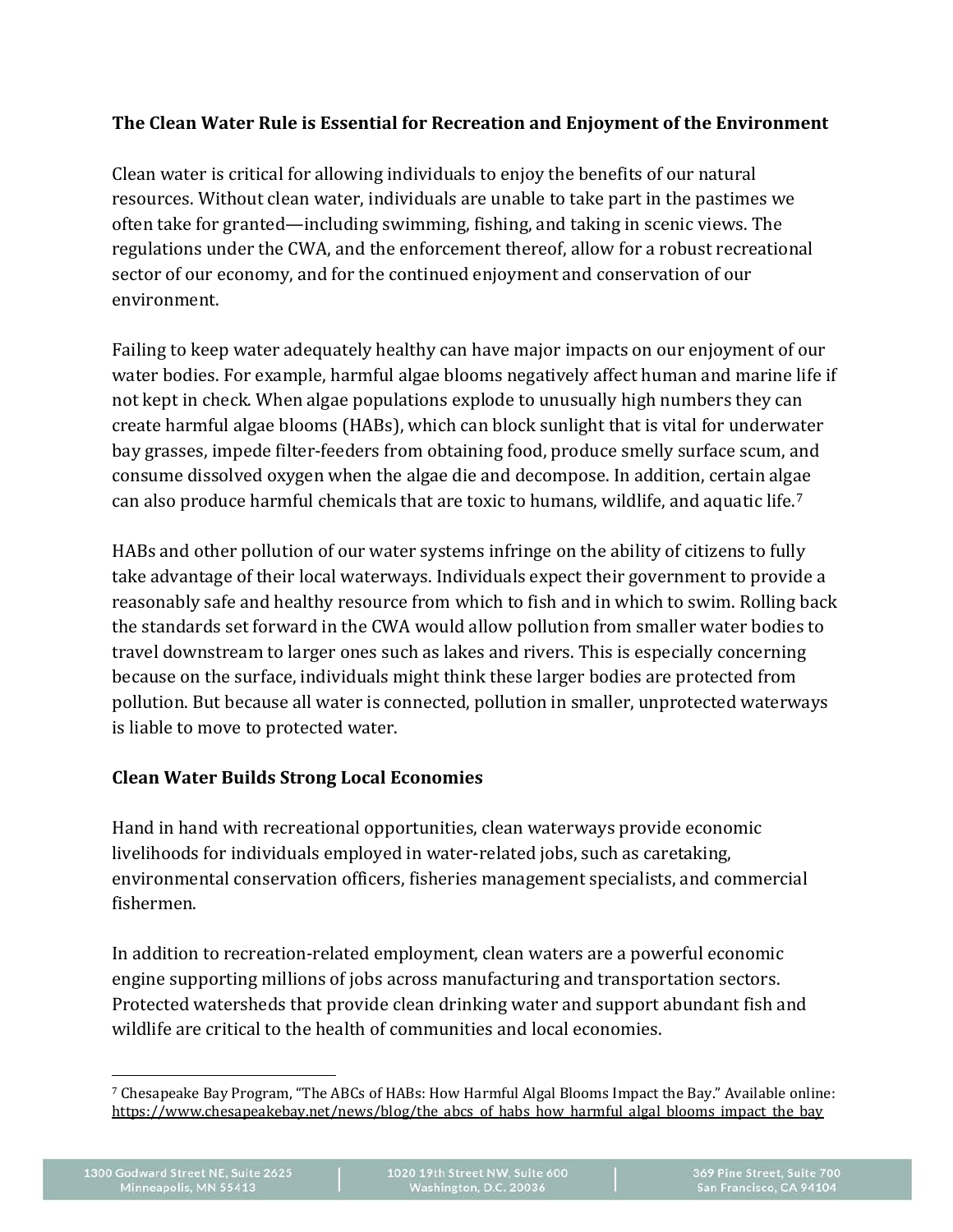Clean, healthy waters that are fully protected by the CWA are valuable to the United States economy. For example, farms rely heavily on clean water for irrigation; manufacturing companies utilize 9 trillion gallons of freshwater yearly; the beverage industry uses more than 12 billion gallons of water annually to generate products valued at \$58 billion; and around 40 million anglers spend \$45 billion annually to fish the nation's waters.[8](#page-3-0)

Additionally, jobs that stem from environmental regulations concerning clean water are diverse, and include engineers, factory workers, truck drivers, and construction workers. These jobs require various skill sets, encompass a range of occupations, and are vital to supporting a strong middle class.

Beyond the employment possibilities and positive impacts on our economy brought by healthy waterways and strong protections, the impact of pollution on our streams can impose significant costs to our economy, slowing productivity and growth and harming human health. Clean water ensures safety and good health, resulting in fewer missed days and from work, as well as lower expenses for health care.<sup>[9](#page-3-1)</sup>

## **Contaminated Source Water Leads to Downstream Costs**

As previously stated, pollution does not respect the demarcation of types of water bodies, and water bodies do not respect state or territorial boundaries. Just as importantly, there is a clear relationship between upstream water quality and downstream utility operating and maintenance (O&M) costs. Cleaner source water leads to lower costs for utilities.

According to the EPA, by protecting healthy watersheds upstream, we lower drinking water treatment costs, avoid expensive restoration activities, reduce vulnerability and damage from natural disasters, and provide ecosystem services at a much lower cost for engineered services. Degradation of riparian ecosystems can have negative impacts economically far from the originally polluted site.[10](#page-3-2)

Over the past decades, American water utilities have spent millions of dollars on protecting and improving their water sources as part of a multiple barrier approach to ensure the delivery of safe drinking water. The American Water Works Association found that a 1

<span id="page-3-0"></span> $\overline{a}$ <sup>8</sup> "U.S. EPA, *Factsheet: The Clean Water Rule for: Communities*. Available online[:https://19january2017snapshot.epa.gov/sites/production/files/2015-](https://19january2017snapshot.epa.gov/sites/production/files/2015-05/documents/fact_sheet_communities_final_0.pdf) [05/documents/fact\\_sheet\\_communities\\_final\\_0.pdf](https://19january2017snapshot.epa.gov/sites/production/files/2015-05/documents/fact_sheet_communities_final_0.pdf)

<span id="page-3-1"></span><sup>9</sup> U.S. EPA, "Battling Pollution Balances Health Disparities and Brings Economic Opportunity." March 31, 2014. Available online[: https://blog.epa.gov/2014/03/31/battling-pollution/](https://blog.epa.gov/2014/03/31/battling-pollution/)

<span id="page-3-2"></span><sup>10</sup> U.S. EPA, *The Economic Benefits of Protecting Healthy Watersheds*. April 2012. Available online: [https://www.epa.gov/sites/production/files/2015-10/documents/economic\\_benefits\\_factsheet3.pdf](https://www.epa.gov/sites/production/files/2015-10/documents/economic_benefits_factsheet3.pdf)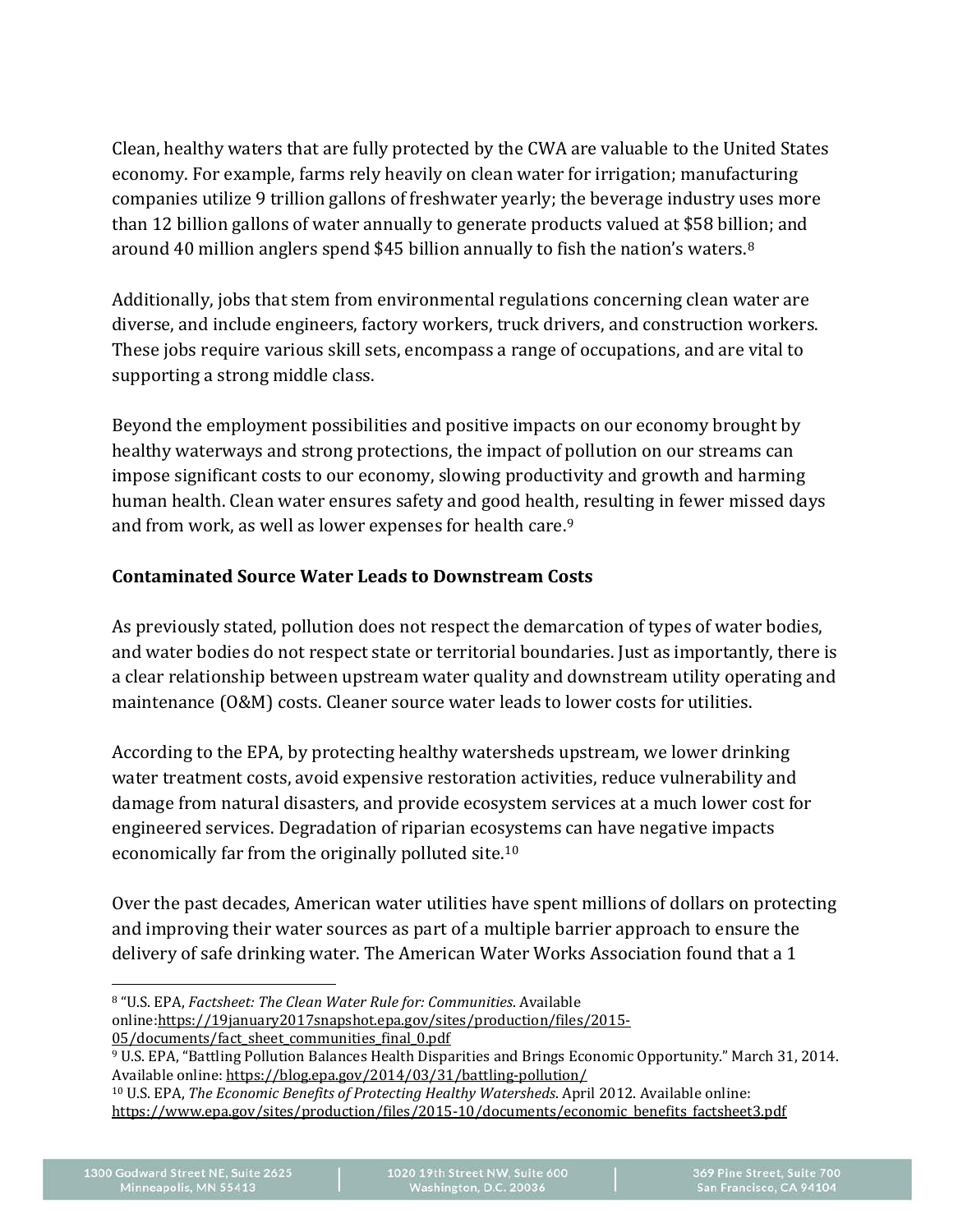percent increase in turbidity led to a 0.19 percent increase in operation and maintenance costs. This increase is significant and can have especially harmful effects on smaller water utilities.[11](#page-4-0)

It stands to reason that in many cases, protection of source waters can pay for itself through savings on water treatment. The Nature Conservancy found in its study of more than 4,000 cities that one in six of the cities could experience a positive return on investment in source water protection through reduced annual treatment costs alone.[12](#page-4-1) And for half of the cities analyzed, activities such as forest protection, reforestation, and the use of cover crops could be implemented for about \$2 per person annually.[13](#page-4-2)

The EPA states that a new water filtration plant can cost \$8-10 billion, whereas watershed conservation totals just \$1.5 billion.[14](#page-4-3) Additionally, according to the EPA, a study of 27 American water suppliers found that protecting drinking water watersheds could reduce capital, operational, and maintenance costs for treatment of drinking water. This study revealed that those watersheds that have higher percentages of protected forest correlate to fewer expenditures on water treatment down the line.[15](#page-4-4) Additionally, these upstream measures also minimize property damage and cleanup costs from storm events and floods. This is a crucial way to reduce unnecessary spending, as floods now cause an average of \$8 billion in damage each year in the United States.<sup>[16](#page-4-5)</sup>

Additionally, the Urban Water Blueprint collected information on water treatment plant O&M costs from a sample of cities. Their data demonstrate that reducing sediment and nutrients by 10 percent leads on average to a 5 percent reduction in treatment costs down the line. The study also shows that if all possible conservation strategies are applied, water savings around the globe on treatment plant O&M would total \$890 million per year.[17](#page-4-6) Finally, a study by Trust for Public Lands and the American Water Works Association

[:https://www.awwa.org/Portals/0/AWWA/ETS/Resources/Effect%20of%20Forest%20Cover%20on%20Dr](https://www.awwa.org/Portals/0/AWWA/ETS/Resources/Effect%20of%20Forest%20Cover%20on%20Drinking%20Water%20Treatment%20Costs.pdf?ver=2018-12-13-010844-857) [inking%20Water%20Treatment%20Costs.pdf?ver=2018-12-13-010844-857](https://www.awwa.org/Portals/0/AWWA/ETS/Resources/Effect%20of%20Forest%20Cover%20on%20Drinking%20Water%20Treatment%20Costs.pdf?ver=2018-12-13-010844-857)

<span id="page-4-1"></span><sup>12</sup> The Nature Conservancy, *A Natural Solution to Water Security: Report Analyzes 4,000 cities to demonstrate the health, climate and biodiversity benefits of source water protection*. January 2017. . Available online[:https://global.nature.org/content/beyond-the-source?src=r.global.beyondthesource](https://global.nature.org/content/beyond-the-source?src=r.global.beyondthesource) <sup>13</sup> The World Bank, *Protecting our water sources brings a wealth of benefits.* January 2017. Available online:

<span id="page-4-3"></span><span id="page-4-2"></span>[http://blogs.worldbank.org/water/protecting-our-water-sources-brings-wealth-benefits.](http://blogs.worldbank.org/water/protecting-our-water-sources-brings-wealth-benefits) <sup>14</sup> U.S. EPA, *The Economic Benefits of Protecting Healthy Watersheds*. April 2012. Available online: [https://www.epa.gov/sites/production/files/2015-10/documents/economic\\_benefits\\_factsheet3.pdf](https://www.epa.gov/sites/production/files/2015-10/documents/economic_benefits_factsheet3.pdf) <sup>15</sup> Ibid.

<span id="page-4-5"></span><span id="page-4-4"></span><sup>16</sup> Ibid.

<span id="page-4-0"></span> $\ddot{\phantom{a}}$ <sup>11</sup> American Water Works Association and U.S. Endowment for Forestry and Communities, *Effect of Forest Cover on Drinking Water Treatment Costs*. Available online

<span id="page-4-6"></span><sup>17</sup> WaterWorld, "Nature's Return: Investment in Watershed Conservation Yields Significant Cost-Savings for Water Utilities." August 1, 2015..Available online[:https://www.waterworld.com/articles/print/volume-](https://www.waterworld.com/articles/print/volume-31/issue-8/urban-water-management/nature-s-return-investment-in-watershed-conservation-yields-significant-cost-savings-for-water-utilities.html)[31/issue-8/urban-water-management/nature-s-return-investment-in-watershed-conservation-yields](https://www.waterworld.com/articles/print/volume-31/issue-8/urban-water-management/nature-s-return-investment-in-watershed-conservation-yields-significant-cost-savings-for-water-utilities.html)[significant-cost-savings-for-water-utilities.html.](https://www.waterworld.com/articles/print/volume-31/issue-8/urban-water-management/nature-s-return-investment-in-watershed-conservation-yields-significant-cost-savings-for-water-utilities.html)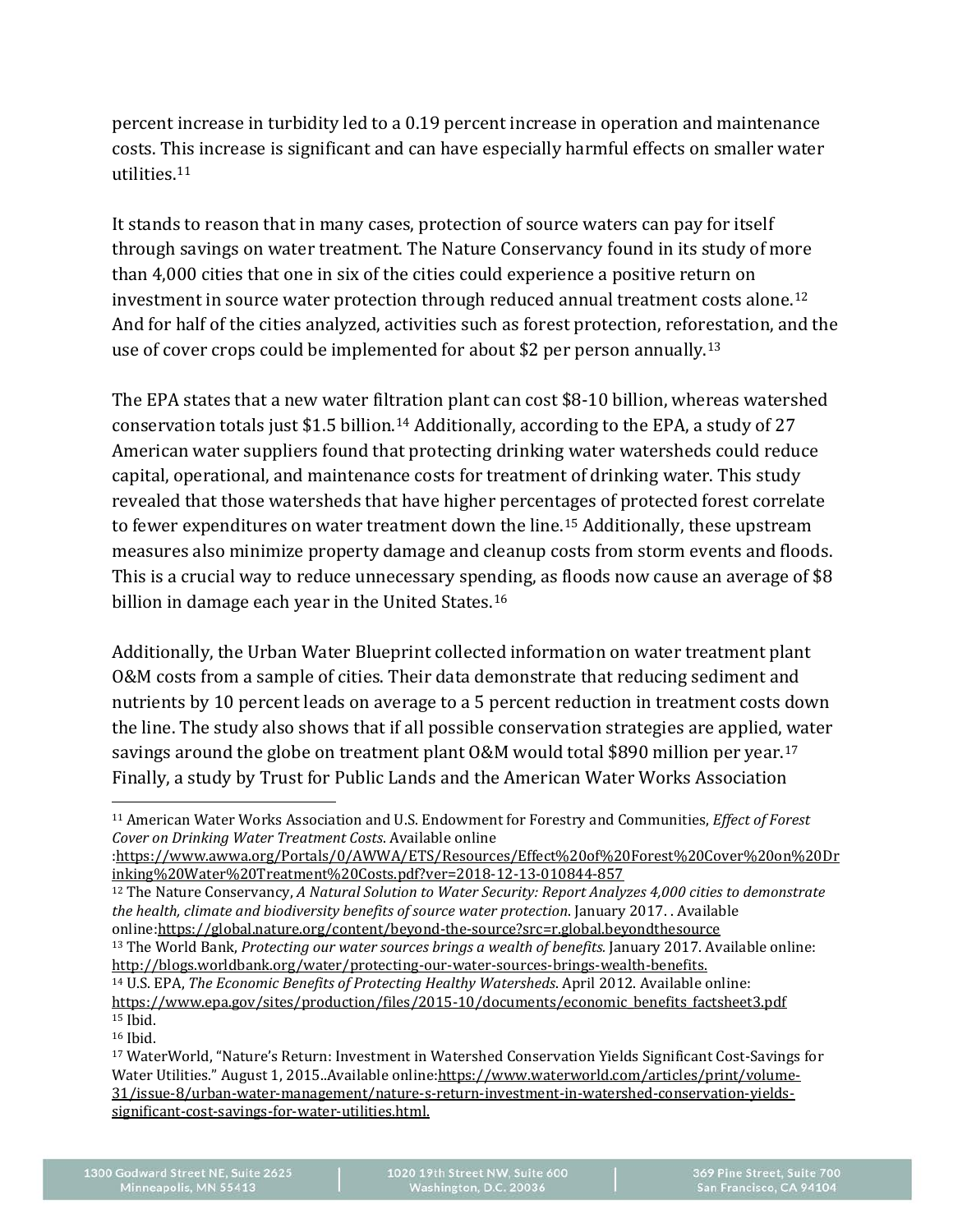discovered that a 10 percent increase in forest cover in a watershed ends up reducing treatment and chemical costs down the line by 20 percent.[18](#page-5-0)

With source water protection in place, water utilities can use the dollars saved downstream to invest in other critical areas, like infrastructure and their workforce, while continuing to meet water quality standards. This is especially pertinent as states and communities struggle to keep up in the face of diminishing federal funds to address infrastructure upgrades.

President Obama's EPA Administrator Gina McCarthy crystalized this point in a statement explaining that, "[w]e need to begin with protecting our source waters because if we do not, the expense of treating those waters before they get to consumers as drinking water supply is simply going to escalate up and up and up…. Source water protection is one of the key reasons why the Clean Water Rule is so important."[19](#page-5-1)

## **Clean Water Rule Protections Must Be Maintained and Enforced**

The CWA and the Clean Water Rule provide the regulatory framework that allows individuals to fully enjoy their natural environment; that create significant and strong local economies; and that allow us to save money by treating water at the source, rather than downstream where it is much more costly.

It is common sense that a clean, safe environment—including our water—benefits our health, the economy, and downstream water quality. These waterways help avert floods, recharge groundwater supplies, remove harmful pollution, and provide a safe habitat for fish and wildlife. Streams and wetlands also serve as economic drivers throughout this country because of their roles in fishing, hunting, agriculture, recreation, energy, and manufacturing.

Rescinding these protections also endangers the health of all Americans, regardless of state since water does not respect state boundaries. Rolling back or weakening the vital protections laid out in the CWA and CWR would put hundreds of thousands of miles of ecosystems—and drinking water for 117 million Americans—at risk and would endanger our environment and our health. We have clear evidence that the CWA has reduced the

[https://www.awwa.org/Portals/0/AWWA/ETS/Resources/Effect%20of%20Forest%20Cover%20on%20Dri](https://www.awwa.org/Portals/0/AWWA/ETS/Resources/Effect%20of%20Forest%20Cover%20on%20Drinking%20Water%20Treatment%20Costs.pdf?ver=2018-12-13-010844-857) [nking%20Water%20Treatment%20Costs.pdf?ver=2018-12-13-010844-857.](https://www.awwa.org/Portals/0/AWWA/ETS/Resources/Effect%20of%20Forest%20Cover%20on%20Drinking%20Water%20Treatment%20Costs.pdf?ver=2018-12-13-010844-857)

<span id="page-5-0"></span> $\overline{a}$ <sup>18</sup> American Water Works Association and U.S. Endowment for Forestry and Communities, *Effect of Forest Cover on Drinking Water Treatment Costs*. Available online:

<span id="page-5-1"></span><sup>19</sup> Greenwire, "McCarthy ties WOTUS to drinking water, predicts court win." December 7, 2016. Available online[:https://www.eenews.net/greenwire/2016/12/07/stories/1060046795.](https://www.eenews.net/greenwire/2016/12/07/stories/1060046795)